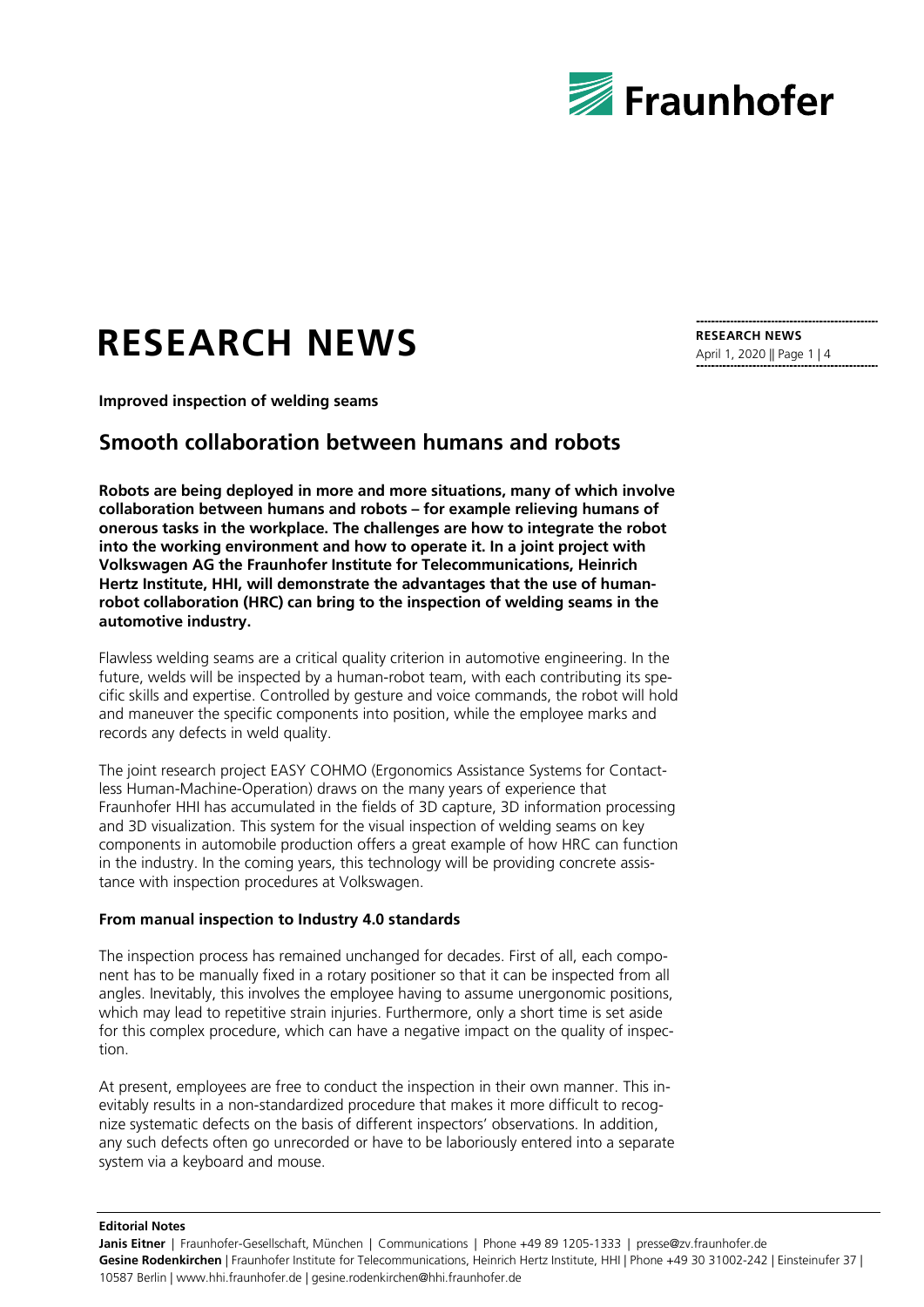

In the future, this inspection process will be interactive, with robots used to hold heavy components and maneuver them into a position in which employees can inspect them in an ergonomic manner. Such robots will have at least six axes and will therefore be able to move, turn and tilt a component in every possible direction. The robot will automatically remove a component from the line and present it for inspection. The employee will interact with the robot by means of explicit and implicit gestures, thereby steering the component into the desired position. Employees can concentrate their attention on identifying defects and, as a result, will overlook fewer defects.

### **RESEARCH NEWS** April 1, 2020 || Page 2 | 4

#### **Multimodal control**

The middleware developed by Fraunhofer HHI coordinates the various sensors that serve to capture the overall work situation. Based on the employee's position and gestures, the software calculates the required movement of the robotic arm. This also ensures user safety. For example, whenever the employee ceases to look directly at the component, the software halts the robotic arm as a precaution.

"The robot can also be set to respond to personalized instructions," explains Paul Chojecki, project manager at Fraunhofer HHI. "Our new perceptual interface is able to process a user's individual gestures and voice commands. This means the system can be quickly customized to a workstation's specific requirements."

Gestures are used to mark, categorize and confirm defects on the component. By the means of precise object tracking and projector based augmentation employees are provided with an interface directly on the component, in their working space area. This offers an efficient and intuitive way of generating a digital 3D record of any defects in the welding seams. By contrast, the current inspection procedure lacks any systematic record of defects, because there is very little formalized exchange of information between different employees. With the new procedure, any defects can be immediately entered into the system and then statistically evaluated. This means that systematic defects are more rapidly identified and can thereby be eliminated at the welding stage.

#### **Extendible to all human-robot workstations**

The system features a large number of sensors combined with multimodal controls based on an enhanced middleware along with customized operating instructions and machine learning. It is an approach that could well bring the breakthrough for further HRC applications – and also expand the scope for collaboration and interaction between humans and robots. Further areas of use include milling machines, for instance, or interactive robotic assistants in nonindustrial settings – e.g., in the healthcare or services sectors.

The joint project EASY COHMO is part of the 3Dsensation research alliance and is financed by the German Federal Ministry of Education and Research (BMBF) as part of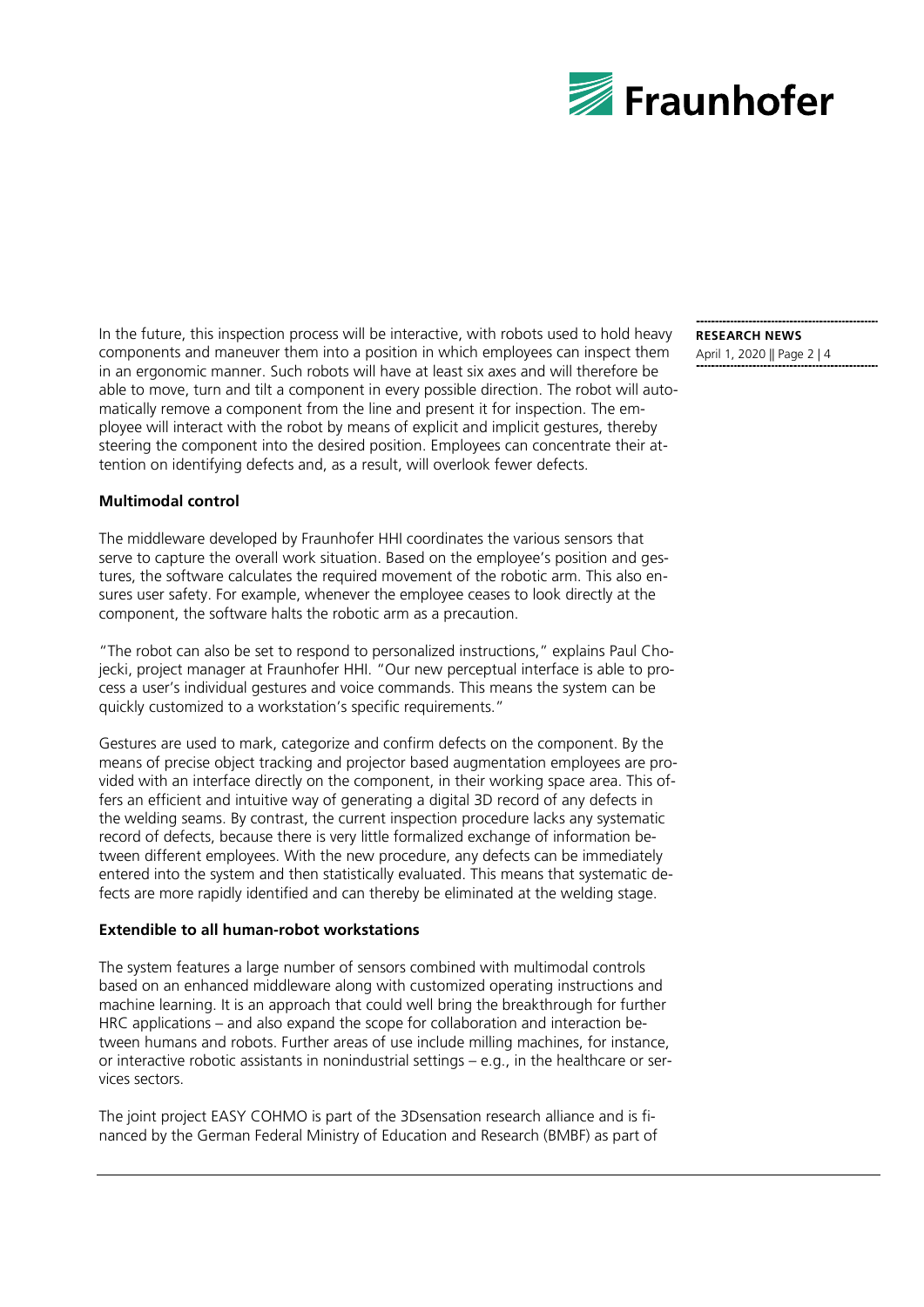

the government funding program "Zwanzig20 – Partnerschaft für Innovationen." Partners alongside Fraunhofer HHI (IMC group) include Carl Zeiss AG, Carl Zeiss Microscopy GmbH, Charité – Universitätsmedizin Berlin, Humboldt-Universität zu Berlin (Department of Computer Science), Pilz GmbH, Otto von Guericke University Magdeburg, Volkswagen AG and Zentrum für Bild- und Signalverarbeitung e.V.

#### **RESEARCH NEWS** April 1, 2020 || Page 3 | 4



**Picture 1: The robot presents the workpiece in an ergonomic position to enable easy inspection.**

**© Fraunhofer HHI**



**Picture 2: The position of weld seam defects identified by the user can be determined by a combination of finger tracking and 3D seam tracking, and precisely documented.**

**© Fraunhofer HHI**